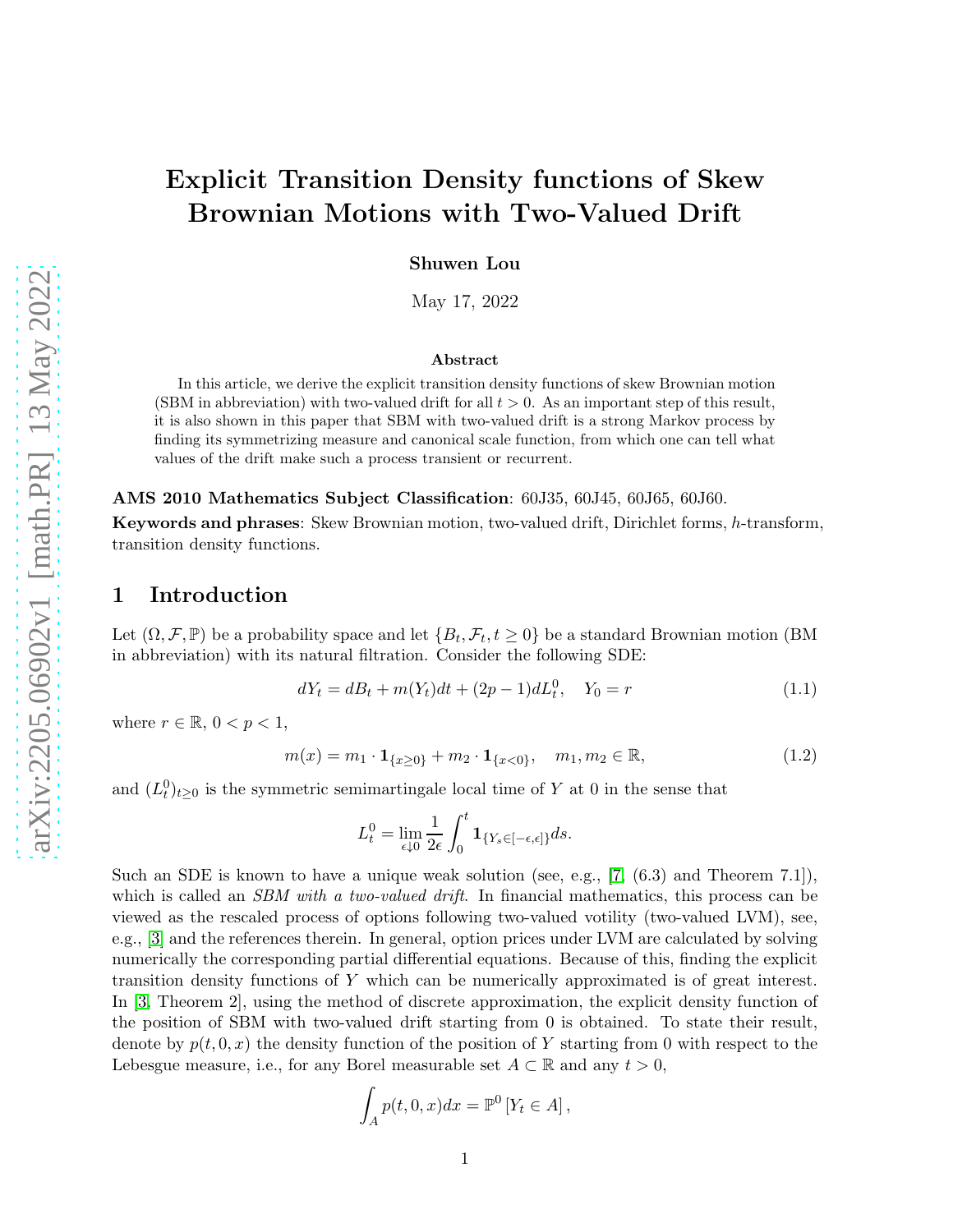where  $\mathbb{P}^0$  stands for the distribution of Y starting from  $Y_0 = 0$ . The following theorem is immediate from [\[3,](#page-7-1) Theorem 2].

### <span id="page-1-0"></span>Theorem 1.1  $([3])$  $([3])$  $([3])$ .

$$
p(t,0,x) = \int_{l=0}^{\infty} \int_{u=0}^{t} \int_{v=0}^{u} \frac{a(x) \cdot l^{2} \cdot p(1-p) \cdot |x|}{\sqrt{2} (\pi v(u-v)(t-u))^{3/2}} \exp\left\{-\frac{l^{2}}{2} \left(\frac{p^{2}}{v} + \frac{(1-p)^{2}}{u-v}\right) -\frac{x^{2}}{2(t-u)} - \frac{m_{1}^{2}v + m_{2}^{2}(t-v)}{2} - l(m_{1}p + (p-1)m_{2}) + x \cdot m(x)\right\} dv du dl, t > 0, x \in \mathbb{R},
$$
\n(1.3)

<span id="page-1-2"></span>where  $a(x) := p\mathbf{1}_{\{x>0\}} + (1-p)\mathbf{1}_{\{x<0\}}$ .

As a continuation of [\[3\]](#page-7-1), in this paper we further answer a few questions unanswered in [\[3\]](#page-7-1). It is proved in this paper that SBM with two-valued drifts are continuous strong Markov processes, and we present their symmetrizing measures and canonical scale functions in Theorem [2.1.](#page-2-0) Based upon this, as the main result of this paper, we derive the full family of transition density functions  $\{p(t, x, y)\}_{t>0, x, y\in \mathbb{R}}$  of Y as the following theorem states.

<span id="page-1-1"></span>**Theorem 1.2.** Denote the transition densities of Y with respect to Lebesgue measure by  $p(t, x, y)$ . It holds

(i) For  $x > 0, y \le 0$ ,

$$
p(t, x, y) = \int_{s=0}^{t} \int_{u=0}^{t-s} \int_{v=0}^{u} \int_{l=0}^{\infty} \frac{l^2 \cdot p(1-p)^2 \cdot |xy|}{2\pi^2 \left[v(u-v)(t-s-u)s\right]^{3/2}} \exp\left\{-\frac{l^2}{2}\left(\frac{p^2}{v} + \frac{(1-p)^2}{u-v}\right) - \frac{y^2}{2(t-s-u)} - \frac{m_1^2v + m_2^2(t-s-v)}{2} - lp(m_1+m_2) + lm_2 + m_2y - \frac{(m_1s+x)^2}{2s}\right\} dl dv du ds;
$$

(ii) For  $x > 0, y > 0$ ,

$$
p(t,x,y) = \int_{s=0}^{t} \int_{u=0}^{t-s} \int_{v=0}^{u} \int_{l=0}^{\infty} \frac{l^2 \cdot p^2 (1-p) \cdot |xy|}{2\pi^2 [v(u-v)(t-s-u)s]^{3/2}} \exp\left\{-\frac{l^2}{2} \left(\frac{p^2}{v} + \frac{(1-p)^2}{u-v}\right) - \frac{y^2}{2(t-s-u)} - \frac{m_1^2 v + m_2^2 (t-s-v)}{2} - lp(m_1 + m_2) + lm_2 + m_1 y - \frac{(m_1 s + x)^2}{2s}\right\} dl dv du ds + \frac{e^{-\frac{m_1^2}{2} - m_1 x + m_1 y}}{\sqrt{2\pi t}} \left(e^{-\frac{|x-y|^2}{2t}} - e^{-\frac{|x+y|^2}{2t}}\right);
$$

(iii) For  $x < 0, y \ge 0$ ,

$$
p(t,x,y) = \int_{s=0}^{t} \int_{u=0}^{t-s} \int_{v=0}^{u} \int_{l=0}^{\infty} \frac{l^2 \cdot p^2 (1-p) \cdot |xy|}{2\pi^2 [v(u-v)(t-s-u)s]^{3/2}} \exp\left\{-\frac{l^2}{2} \left(\frac{p^2}{u-v} + \frac{(1-p)^2}{v}\right) - \frac{y^2}{2(t-s-u)} - \frac{m_2^2 v + m_1^2 (t-s-v)}{2} + l(1-p)(m_1 + m_2) - lm_1 + m_1 y - \frac{(m_2 s + x)^2}{2s}\right\}
$$
  
dldvduds:

dldvduds;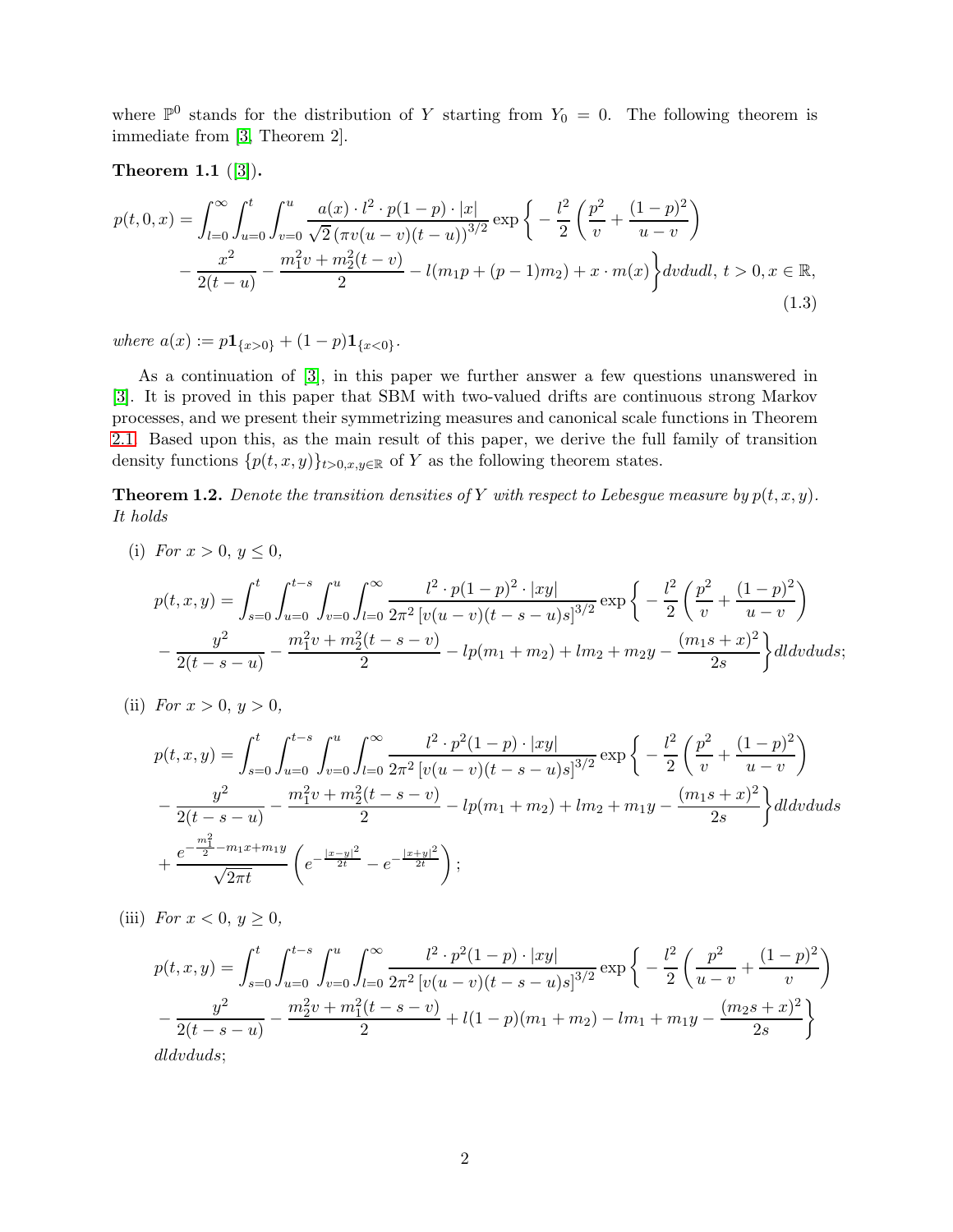(iv) For  $x < 0, y < 0$ ,

$$
p(t,x,y) = \int_{s=0}^{t} \int_{u=0}^{t-s} \int_{v=0}^{u} \int_{l=0}^{\infty} \frac{l^2 \cdot p(1-p)^2 \cdot |xy|}{2\pi^2 [v(u-v)(t-s-u)s]^{3/2}} \exp\left\{-\frac{l^2}{2} \left(\frac{p^2}{u-v} + \frac{(1-p)^2}{v}\right) - \frac{y^2}{2(t-s-u)} - \frac{m_2^2v + m_1^2(t-s-v)}{2} + l(1-p)(m_1+m_2) - lm_1 + m_2y - \frac{(m_2s+x)^2}{2s}\right\}
$$
  

$$
dldvduds + \frac{e^{-\frac{m_2^2}{2} - m_2x + m_2y}}{\sqrt{2\pi t}} \left(e^{-\frac{|x-y|^2}{2t}} - e^{-\frac{|x+y|^2}{2t}}\right).
$$

**Remark 1.3.** Since the case  $x = 0$  is already covered by Theorem [1.1,](#page-1-0) the entire family of  ${p(t, x, y)_{t>0, x, y \in \mathbb{R}}}$  is found.

The rest of this paper is organized as follows. In Section [2](#page-2-1) we first derive the Dirichlet form and the symmetrizing measure associated with  $Y$ , which are given in Thereom [2.1,](#page-2-0) which also states the criteria for the transience or the recurrence of Y . Proposition [2.2](#page-4-0) establishes the existence of the transition density function of Y using the classic argument in [\[11\]](#page-7-2). Proposition [2.7](#page-4-1) is an important step to the proof of our main result, Theorem [1.2,](#page-1-1) which is the explicit transition density function of Y killed upon hitting 0. With all the preparation in Section [2,](#page-2-1) the proof to Theorem [1.2](#page-1-1) is given in Section [3.](#page-5-0)

In this paper we follow the convention that, for a strong Markov process with state space E, for any compact set  $K \subset E$ , we define  $\sigma_K := \inf\{t > 0, X_t \in K\}$ . For any open domain  $D \subset E$ , we define  $\tau_D := \inf\{t > 0 : X_t \notin D\}$ . Similar notations will be used for other stochastic processes. Also as a convention, for a strong Markov process, we use  $\mathbb{P}^x$  and  $\mathbb{E}^x$  to represent the probabilities and the expectations related to this process starting from  $x$  in its state space.

# <span id="page-2-1"></span>2 Some Potential Theory for Skew Brownian Motion with Two-Valued Drift

Given the SDE in [\(1.1\)](#page-0-0) with the pair  $m_1, m_2 \in \mathbb{R}$ , in this paper we set

$$
\ell(dx) := e^{2m_1 x} dx|_{[0,\infty)} + \frac{(1-p)}{p} e^{2m_2 x} dx|_{(-\infty,0)}.
$$
\n(2.1)

The following theorem shows that  $\ell$  is the symmetrizing measure for Y by giving its associated Dirichlet form on  $L^2(\mathbb{R}, \ell)$ .

<span id="page-2-0"></span>**Theorem 2.1.** The SDE given by  $(1.1)$  is well-posed *(i.e., having weak solutions with path*wise uniqueness), and its solution Y is a symmetric diffusion process on  $\mathbb R$  associated with the following Dirichlet form on  $L^2(\mathbb{R}, \ell)$ :

<span id="page-2-2"></span>
$$
\mathcal{F}^Y = \{ f \in L^2(\mathbb{R}, \ell) : f \text{ absolutely continuous on } \mathbb{R}, f' \in L^2(\mathbb{R}, \ell) \},
$$
  

$$
\mathcal{E}^Y(f, g) = \frac{1}{2} \int_{\mathbb{R}} f'(x)g'(x)\ell(dx), \quad f, g \in \mathcal{F}^Y,
$$
 (2.2)

where f' stands for the weak derivative with respect to  $\ell$  for all  $f \in \mathcal{F}^Y$ . Furthermore, Y is recurrent if and only if both  $m_1 \leq 0$  and  $m_2 \geq 0$  are satisfied. Otherwise Y is transient.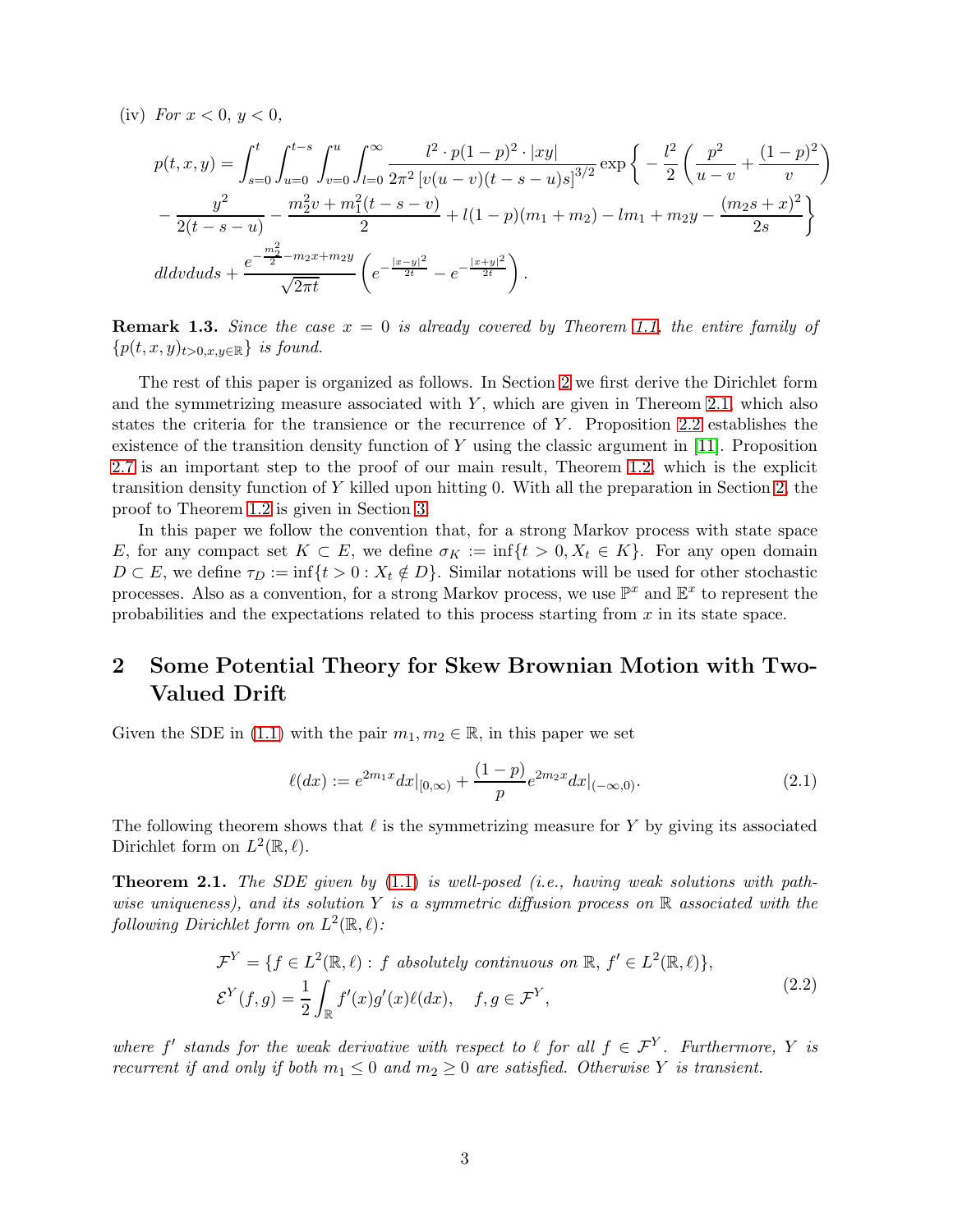*Proof.* First of all, on account of [\[1,](#page-6-0) Lemma 2.2.7], one can tell that the bilinear form  $(\mathcal{E}^Y, \mathcal{F}^Y)$ given in [\(2.2\)](#page-2-2) is indeed a Dirichlet form on  $L^2(\mathbb{R}, \ell)$  with canonical scale function

$$
s(x) = \int_0^x \left(\frac{\ell(dr)}{dr}\right)^{-1} dr,
$$

where  $\frac{\ell(dr)}{dr}$  stands for the Radon-Nikodym derivative of  $\ell$  with respect to the one-dimensional Lebesgue measure. That is,

$$
s(x) = \begin{cases} -\frac{(1-p)}{p} \int_x^0 e^{-2m_2 r} dr, & x < 0; \\ 0, & x = 0; \\ \int_0^x e^{-2m_1 r} dr, & x > 0. \end{cases}
$$
(2.3)

From the above we see that:

- $s(+\infty) = +\infty$  if and only if  $m_1 \leq 0$ . When  $m_1 > 0$ , for any  $c \in (-\infty, +\infty)$ ,  $\ell((c, +\infty))$  is a positive constant in  $(0, +\infty)$ .
- $s(-\infty) = -\infty$  if and only if  $m_2 \geq 0$ . When  $m_2 < 0$ , for any  $c \in (-\infty, +\infty)$ ,  $\ell((-\infty, c))$  is a positive constant in  $(-\infty, 0)$ .

In view of the discussion in [\[1,](#page-6-0) §2.2.3], it follws that

- When  $m_1 \leq 0, +\infty$  is an non-approachable endpoint for R. When  $m_1 > 0$ , it is an approachable but non-reguar endpoint.
- When  $m_2 \geq 0$ ,  $-\infty$  is an non-approachable endpoint for R. When  $m_2 < 0$ , it is an approachable but non-reguar endpoint.

It now follows from [\[1,](#page-6-0) Proposition 2.2.10] that  $(\mathcal{E}^Y, \mathcal{F}^Y)$  is a regular, strongly local, and irreducible Dirichlet form on  $\mathbb{R}$ , which therefore has an  $\ell$ -symmetric diffusion process associated with it. Furthermore, such a process is recurrent if and only if both  $m_1 \leq 0$  and  $m_2 \geq 0$  are satisfied. Otherwise, it is transient.

Finally, to complete the proof, a standard argument using Fukushima decomposition can show that such a diffusion process is indeed the solution to [\(1.1\)](#page-0-0) in view of its well-posedness. Below we spell out the details for readers' convenience. Take  $f(r) := r \in \mathcal{F}_{loc}^Y$  and consider the Fukushima's decomposition for  $f$ :

$$
f(Y_t) - f(Y_0) = M_t^f + N_t^f.
$$

The martingale part  $M^f$  is determined by its energy measure  $\mu_{\langle f \rangle}$  and for any  $g \in C_c^{\infty}(\mathbb{R})$  (see [\[2,](#page-6-1) Theorem 5.5.2]),

$$
\int g d\mu_{\langle f \rangle} = 2\mathcal{E}^Y(fg, f) - \mathcal{E}^Y(f^2, g) = \int g d\ell.
$$

It follows that  $\mu_{\langle f \rangle} = \ell$  and hence  $M^f$  is equivalent to a standard Brownian motion. For the zero-energy part  $N^f$ , by one-dimensional integration by parts, we have

$$
-\mathcal{E}^{Y}(f,g) = -\frac{1}{2} \int_{\mathbb{R}} g'(x)\ell(dx)
$$
  
\n
$$
= \frac{(2p-1)}{2p} \cdot g(0) + m_{1} \int_{0}^{\infty} g(x)e^{2m_{1}x} dx + \frac{m_{2}(1-p)}{p} \int_{-\infty}^{0} g(x)e^{2m_{2}x} dx
$$
  
\n
$$
= \frac{(2p-1)}{2p} \cdot g(0) + \int_{\mathbb{R}} g(x)\left(m_{1} \cdot \mathbf{1}_{\{x>0\}} + m_{2} \cdot \mathbf{1}_{\{x<0\}}\right) \ell(dx). \tag{2.4}
$$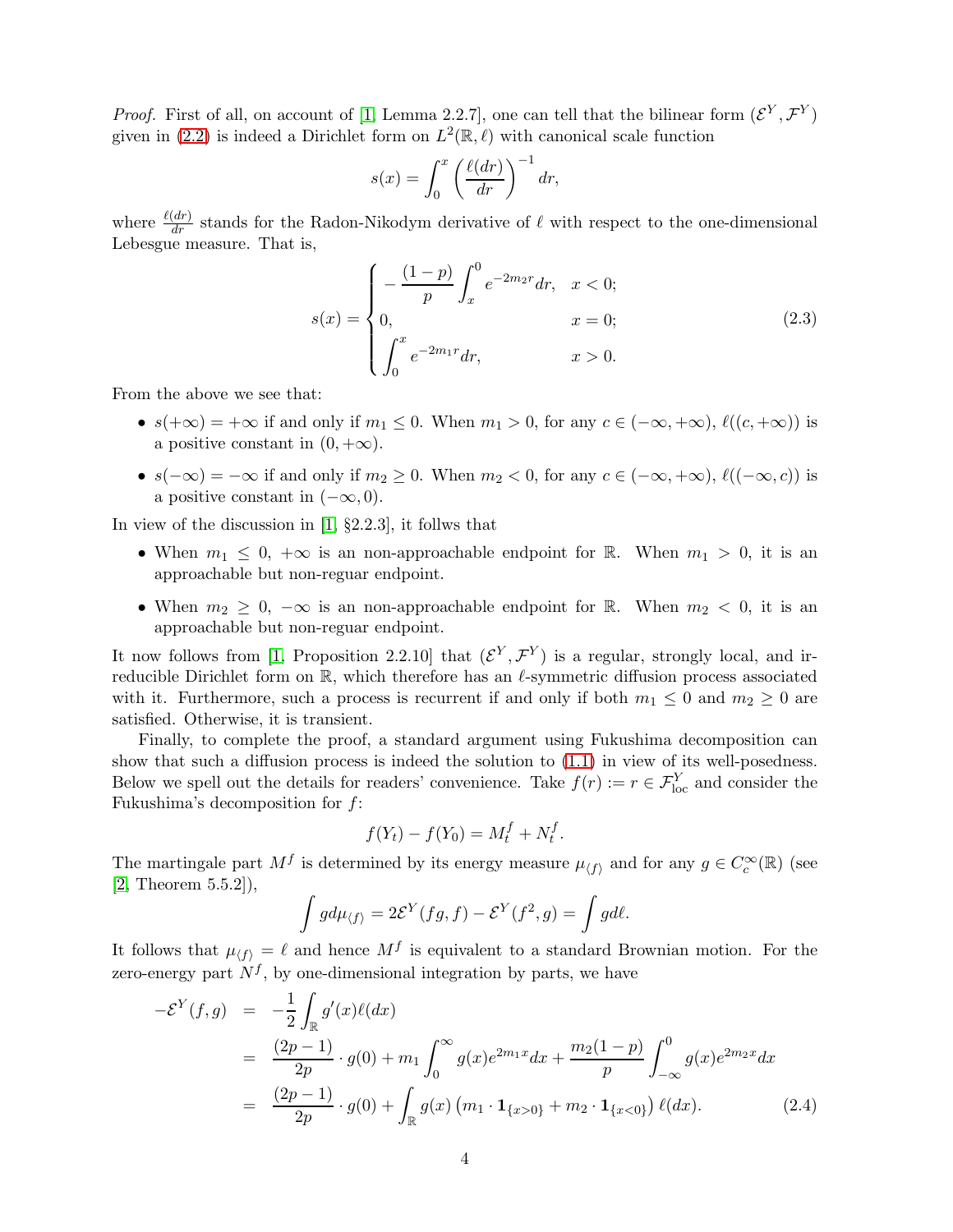Thus [\[2,](#page-6-1) Corollary 5.5.1] yields that  $N^f$  is of bounded variation, and its associated signed smooth measure is

$$
\mu_{N^f} = \frac{(2p-1)}{2p} \cdot \delta_0 + m(x)\ell(dx),
$$

where  $m(x)$  is given in [\(1.2\)](#page-0-1). This yields that

$$
Y_t - Y_0 = B_t + \int_0^t m(Y_s)ds + \frac{(2p-1)}{2p} \cdot l_t^0, \quad t \ge 0,
$$
\n(2.5)

where  $(B_t)$  is a certain standard Brownian motion and  $l^0 := (l_t^0)_{t \geq 0}$  is the the local time of Y at 0, i.e. is the positive continuous additive functional of M having Revuz measure  $\delta_0$ . Finally, in order to convert  $l^0$  to the corresponding semimartingale local time, using [\[7,](#page-7-0) Lemma 4.3] we get

$$
L_t^0 = \frac{1}{2} \left( 1 + \frac{1-p}{p} \right) = \frac{1}{2p} l_0^t,
$$

which finishes the proof.

<span id="page-4-0"></span>**Proposition 2.2.** The one-dimensional diffusion process Y admits a family of transition density functions  $\{p(t, x, y)\}_{t>0, x, y\in\mathbb{R}}$  with respect to the Lebesgue measure on  $\mathbb{R}$ .

*Proof.* The diffusion process Y can be obtained from the skew Brownian motion Z characterized by the following SDE through a drift perturbation (i.e. Girsanov transform):

$$
dZ_t = dB_t + (2p - 1)L_t^0(Z),
$$

whose explicit transition density is known, see, e.g., [\[10\]](#page-7-3). In view of the definition of Kato-class functions (see, e.g., [\[9,](#page-7-4) Definition 1.3]), the function m given in [\(1.2\)](#page-0-1) satisfies that  $|m|^2 \in \mathbf{K}_1$  on  $\mathbb{R}$ . Therefore, the argument in [\[11\]](#page-7-2) shows the existence of the transition densities of Y.

To continue, we first establish the existence and the explicit expression of the transition density functions of Y killed upon hitting 0. In other words, in the next proposition we find a family of functions  $\{q(t, x, y)\}_{t>0, x, y \in \mathbb{R}\setminus\{0\}}$  such that for any non-negative function  $f \geq 0$  on  $\mathbb{R}\backslash \{0\},\$ 

<span id="page-4-2"></span>
$$
\int_{\mathbb{R}\setminus\{0\}} q(t,x,y)f(y)dy = \mathbb{E}^x \left( f(Y_t); t < \sigma_{\{0\}} \right) \tag{2.6}
$$

For  $x = 0$  or  $y = 0$ , we make the convention  $q(t, x, y) := 0$ . The following proposition gives a neat computation for the explicit expression of  $q(t, x, y)$  via an h-transform using Dirichlet form theory.

**Proposition 2.3.** Let  $\{q(t, x, y)\}_{t>0, x, y \in \mathbb{R}\setminus\{0\}}$  be as defined in [\(2.6\)](#page-4-2).

<span id="page-4-1"></span>
$$
q(t,x,y) = \frac{p^{(\mathcal{G},\mathcal{A})}(t,x,y)}{\phi(x)\phi(y)} = \frac{e^{-\frac{m_1^2}{2} - m_1 x + m_1 y}}{\sqrt{2\pi t}} \left( e^{-\frac{|x-y|^2}{2t}} - e^{-\frac{|x+y|^2}{2t}} \right), \quad x, y \in \mathbb{R}_+, t > 0 \quad (2.7)
$$

*Proof.* In this proof, we let  $\mathbb{R}_+$  be  $(0, +\infty)$  not including 0. We denote by  $Y^{\mathbb{R}_+}$  the part process of Y on  $\mathbb{R}_+$ , i.e., killed upon hitting 0.  $Y^{\mathbb{R}_+}$  is characterized by the following Dirichlet form  $(\mathcal{F}_{\mathbb{R}_+}^Y, \mathcal{E}_{\mathbb{R}_+}^Y)$  on  $L^2(\mathbb{R}_+, \ell)$ :

$$
\mathcal{F}_{\mathbb{R}_+}^Y = \{ f \in L^2(\mathbb{R}, \ell) : f \text{ absolutely continuous on } \mathbb{R}, f' \in L^2(\mathbb{R}, \ell), \tilde{f} = 0 \text{ q.e. on } (-\infty, 0] \},
$$
  

$$
\mathcal{E}_{\mathbb{R}_+}^Y(f, g) = \frac{1}{2} \int_{\mathbb{R}_+} f'(x)g'(x)\ell(dx), \quad f, g \in \mathcal{F}_{\mathbb{R}_+}^Y,
$$
\n(2.8)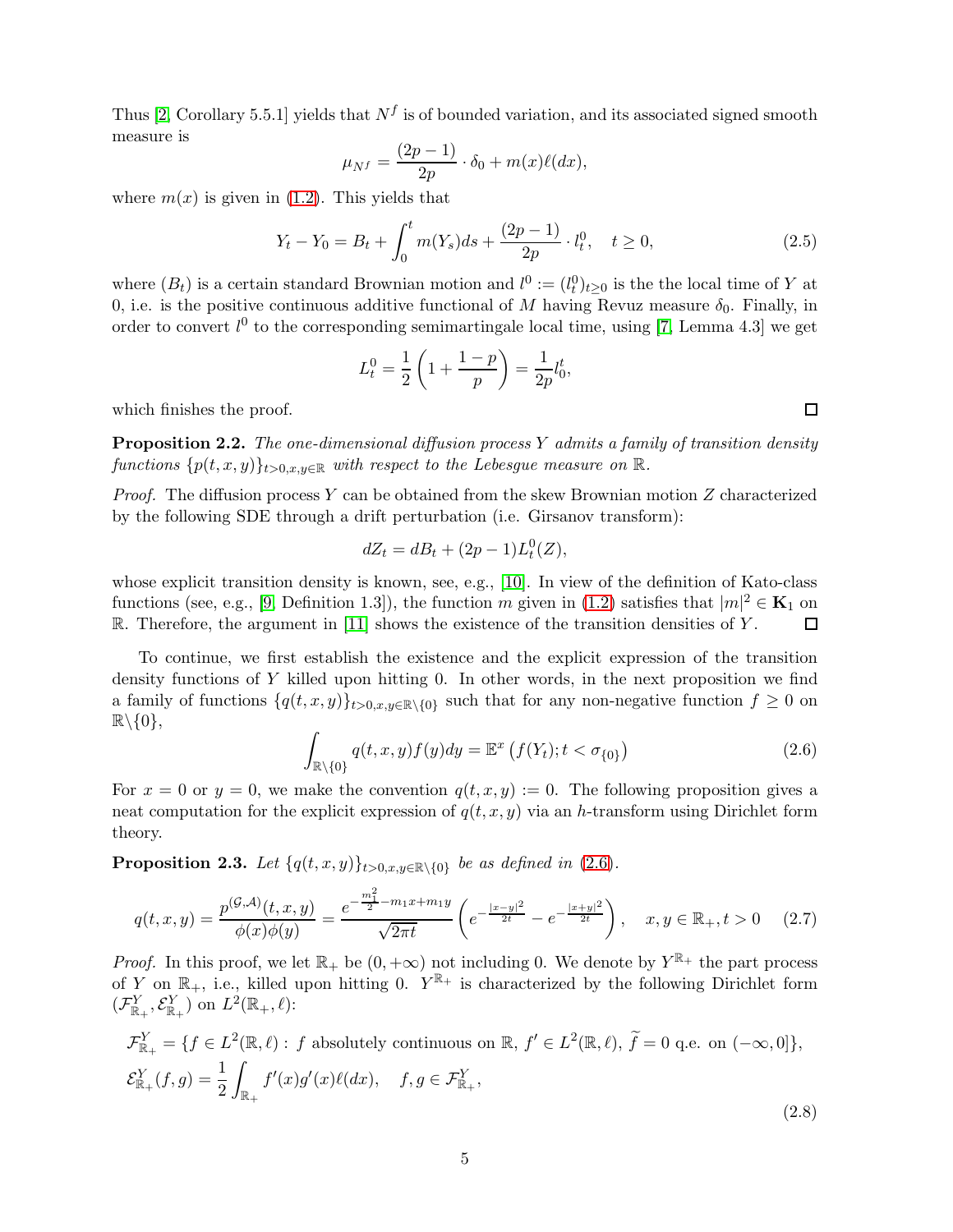where  $\tilde{f}$  stands for a quasi-continuous version of f. Therefore, by setting  $\phi(x) := e^{m_1 x}$  on  $\mathbb{R}_+$ , the Dirichlet form  $(\mathcal{F}^Y_{\mathbb{R}_+}, \mathcal{E}^Y_{\mathbb{R}_+})$  can be viewed as the h-transform of the following Dirichlet form  $(\mathcal{G}, \mathcal{A})$  on  $L^2(\mathbb{R}_+, dx)$  with  $h = \phi$ :

$$
\mathcal{G} = \{ u \in L^2(\mathbb{R}, dx) : u/\phi \in \mathcal{F}_{\mathbb{R}_+}^Y \},
$$
  

$$
\mathcal{A}(u, v) = \frac{1}{2} \int_{\mathbb{R}_+} \left( \frac{u}{\phi} \right)' \left( \frac{v}{\phi} \right)' \phi^2(x) dx, \quad u, v \in \mathcal{G},
$$
 (2.9)

Denote the Dirichlet form associated with the standard Brownian motion killed upon exiting  $\mathbb{R}_+$ by  $(W^{1,2}(\mathbb{R}_+), \frac{1}{2}\mathbf{D})$ . It is known that  $C_c^{\infty}(\mathbb{R}_+)$  is a core of  $(W^{1,2}(\mathbb{R}_+), \frac{1}{2}\mathbf{D})$ . Since  $\phi$  is positive and  $C^{\infty}$  on  $\mathbb{R}_{+}$ , we know  $C_c^{\infty}(\mathbb{R}_{+})$  is also a core of  $(\mathcal{G}, \mathcal{A})$ . Now take any  $u, v \in C_c^{\infty}(\mathbb{R}_{+})$ ,

$$
\mathcal{A}(u,v) = \frac{1}{2} \int_{\mathbb{R}_+} \frac{u' \phi - u \phi'}{\phi^2} \cdot \frac{v' \phi - v \phi'}{\phi^2} \cdot \phi^2 dx
$$
  
\n
$$
= \frac{1}{2} \int_{\mathbb{R}_+} \left( u'(x) e^{m_1 x} - u(x) \cdot m_1 e^{m_1 x} \right) \left( v'(x) e^{m_1 x} - v(x) \cdot m_1 e^{m_1 x} \right) e^{-2m_1 x} dx
$$
  
\n
$$
= \frac{1}{2} \int_{\mathbb{R}_+} u'(x) v'(x) dx + \frac{m_1^2}{2} \int_{\mathbb{R}_+} u(x) v(x) dx - \frac{m_1}{2} \int_{\mathbb{R}_+} \left( u(x) v'(x) + u(x) v'(x) \right) dx
$$
  
\n
$$
= \frac{1}{2} \int_{\mathbb{R}_+} u'(x) v'(x) dx + \frac{m_1^2}{2} \int_{\mathbb{R}_+} u(x) v(x) dx.
$$
\n(2.10)

This implies that the Dirichlet form  $(G, \mathcal{A})$  corresponds to part Brownian motion on  $\mathbb{R}_+$  subject to a constant killing rate  $m_1^2/2$ . In view of the transition density of part Brownian motion on  $\mathbb{R}_+$ (see, e.g., [\[10,](#page-7-3) Exercise 1.15]), we know the transition density functions of  $(\mathcal{G}, \mathcal{A})$  with respect to the Lebesgue measure are

$$
p^{(\mathcal{G},\mathcal{A})}(t,x,y) = \frac{e^{-\frac{m_1^2}{2}}}{\sqrt{2\pi t}} \left( e^{-\frac{|x-y|^2}{2t}} - e^{-\frac{|x+y|^2}{2t}} \right), \quad x,y \in \mathbb{R}_+, t > 0.
$$
 (2.11)

Thus by [\[4,](#page-7-5) Lemma 5.6], the transition density functions of  $Y^{\mathbb{R}_+}$  with respect to  $\ell$  are

$$
p^{Y^{\mathbb{R}_+}}(t,x,y) = \frac{p^{(\mathcal{G},\mathcal{A})}(t,x,y)}{\phi(x)\phi(y)} = \frac{e^{-\frac{m_1^2}{2} - m_1(x+y)}}{\sqrt{2\pi t}} \left(e^{-\frac{|x-y|^2}{2t}} - e^{-\frac{|x+y|^2}{2t}}\right), \quad x, y \in \mathbb{R}_+, t > 0.
$$

Finally, since  $q(t, x, y)$  stands for the transition density functions of  $Y^{\mathbb{R}_+}$  with respect to Lebesgue measure, the proof is complete by a change of measure.  $\Box$ 

## <span id="page-5-0"></span>3 Proof of Theorem 1.2

First of all, in view of the fact that starting from  $x > 0$ , before hitting 0, Y has the same distribution as a one-dimensional Brownian motion with a constant drift  $m_1$  on  $\mathbb{R}$ , it follows immediately from [\[5,](#page-7-6) p.197, (5.12)] that starting from  $x > 0$ , the hitting time  $\sigma_{\{0\}}$  of Y has the following distribution density:

<span id="page-5-2"></span>
$$
\mathbb{P}^{x}\left[\sigma_{\{0\}} \in ds\right] = \frac{|x|}{\sqrt{2\pi s^3}} e^{-\frac{(m_1 s + x)^2}{2s}}, \quad x \in \mathbb{R}_+, s > 0. \tag{3.1}
$$

By the definition of  $q(t, x, y)$  in [\(2.6\)](#page-4-2), setting

<span id="page-5-1"></span>
$$
\overline{p}(t, x, y) = p(t, x, y) - q(t, x, y), \qquad (3.2)
$$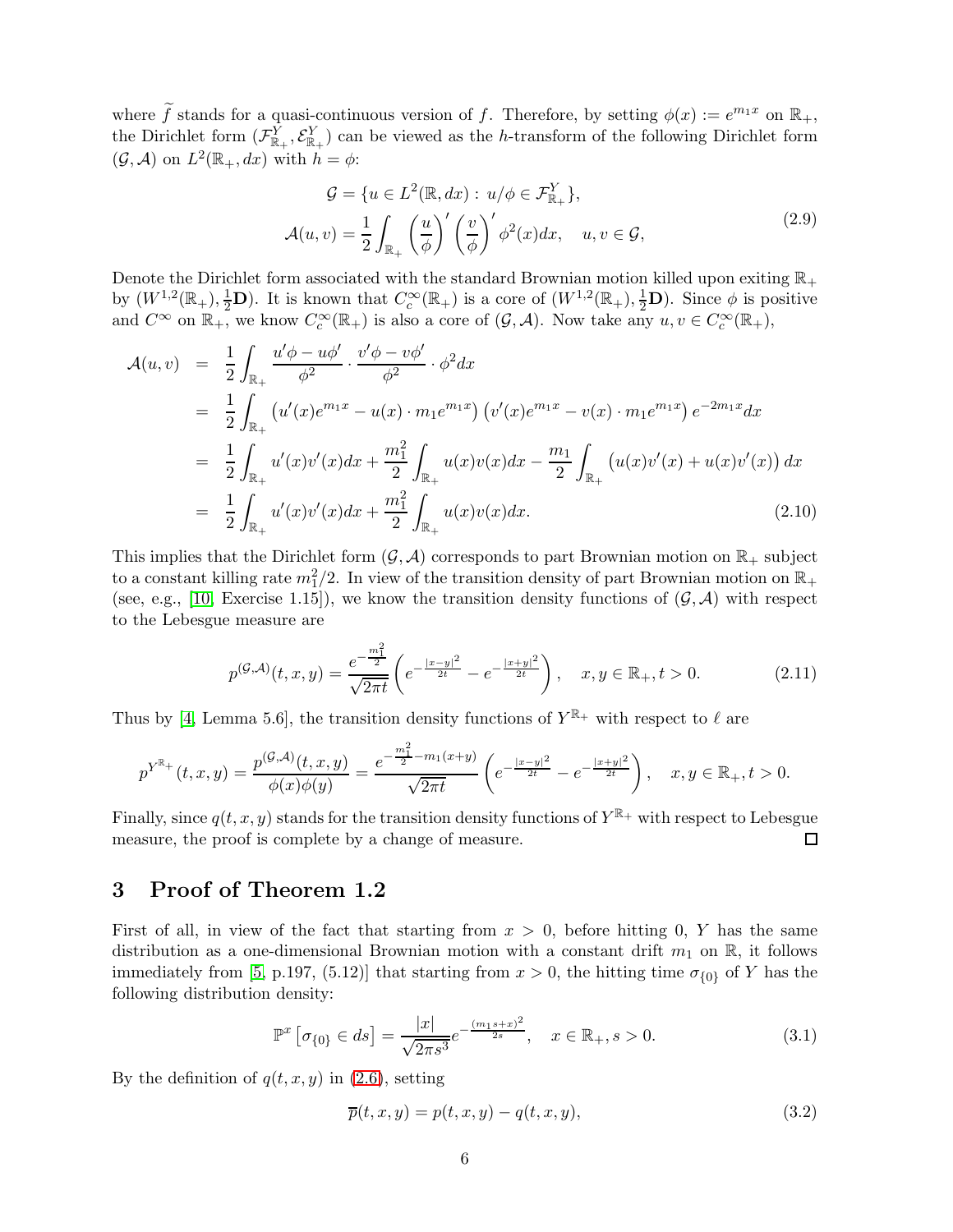it holds for any non-negative function  $f \geq 0$  on  $\mathbb{R}$ ,

$$
\int_{\mathbb{R}} \overline{p}(t, x, y) f(y) dy = \mathbb{E}^x \left[ f(X_t); t \ge \sigma_{\{0\}} \right],
$$
\n(3.3)

i.e.,  $\overline{p}(t, x, \cdot)$  is the density of Y at time t starting from x, provided that the path hits 0 before t. Thus by the Markov property of  $Y$ ,

<span id="page-6-2"></span>
$$
\overline{p}(t, x, y) = \int_0^t p(t - s, 0, y) \mathbb{P}^x \left[ \sigma_{\{0\}} \in ds \right]. \tag{3.4}
$$

In the following we divide our discussion into two cases, depending on whether  $x, y$  are on the same side of 0 or not.

Case 1.  $x > 0, y \le 0$ . For this case, on account of the continuity of Y, it must hold  $q(t, x, y) = 0$ . Thus by  $(3.2)$  and  $(3.4)$ ,

$$
p(t, x, y) = \int_0^t p(t - s, 0, y) \mathbb{P}^x \left[ \sigma_{\{0\}} \in ds \right].
$$

Case 2.  $x > 0, y > 0$ . For this case,

$$
p(t, x, y) = q(t, x, y) + \int_0^t p(t - s, 0, y) \mathbb{P}^x \left[ \sigma_{\{0\}} \in ds \right].
$$

The conclusion for the above two cases readily follows combining  $(2.7)$ ,  $(1.3)$ , and  $(3.1)$ .

To deal with cases (iii) and (iv) in Theorem [1.2,](#page-1-1) i.e., when  $x < 0$ , we denote by  $\overline{Y} := -Y$ . By [\[5,](#page-7-6) p.218, Theorem 7.1], noticing that the symmetric semimartingale local time of Y and  $\widetilde{Y}$ (whose existence is guaranteed also by [\[5,](#page-7-6) p.218, Theorem 7.1]) at 0 are the same, we have

$$
d\widetilde{Y}_t = -m(Y_t)dt - dB_t - (2p - 1)dL_t^0(Y)
$$
  
= 
$$
-(m_1 \cdot \mathbf{1}_{\{Y_t \ge 0\}} + m_2 \cdot \mathbf{1}_{\{Y_t < 0\}}) dt - dB_t - (2p - 1)dL_t^0(\widetilde{Y})
$$
  
= 
$$
d\widetilde{B}_t + \left((-m_2) \cdot \mathbf{1}_{\{\widetilde{Y}_t > 0\}} + (-m_1) \cdot \mathbf{1}_{\{\widetilde{Y}_t \le 0\}}\right) dt + (2(1 - p) - 1) dL_t^0(\widetilde{Y}), \quad (3.5)
$$

where  $\widetilde{B} := -B$  is also a standard Brownian motion. Since  $\widetilde{Y}$  also does not have sojourn time at 0, we can characterize  $\widetilde{Y}$  by the following SDE:

$$
d\widetilde{Y}_t = dB_t + \left( (-m_2) \cdot \mathbf{1}_{\{\widetilde{Y}_t \ge 0\}} + (-m_1) \cdot \mathbf{1}_{\{\widetilde{Y}_t < 0\}} \right) dt + (2(1-p) - 1) dL_t^0(\widetilde{Y}). \tag{3.6}
$$

To complete cases (iii) and (iv) in Theorem [1.2,](#page-1-1) it suffices to notice that when  $x < 0$ ,  $p^{Y}(t, x, y) =$  $p^{\tilde{Y}}(t, -x, -y)$  can be found by replacing  $m_1, m_2$  and p with  $-m_2, -m_1$ , and  $1-p$  in cases (i) and (ii), respectively.

### <span id="page-6-0"></span>References

- [1] Z.-Q. Chen and M. Fukushima, Symmetric Markov Processes, Time Change and Boundary Theory. Princeton University Press, 2011.
- <span id="page-6-1"></span>[2] M. Fukushima, Y. Oshima, and M. Takeda, Dirichlet Forms and Symmetric Markov Processes, Second revised and extended edition. de Gruyter Studies in Mathematics, vol. 19, Walter de Gruyter & Co., Berlin, 2011.